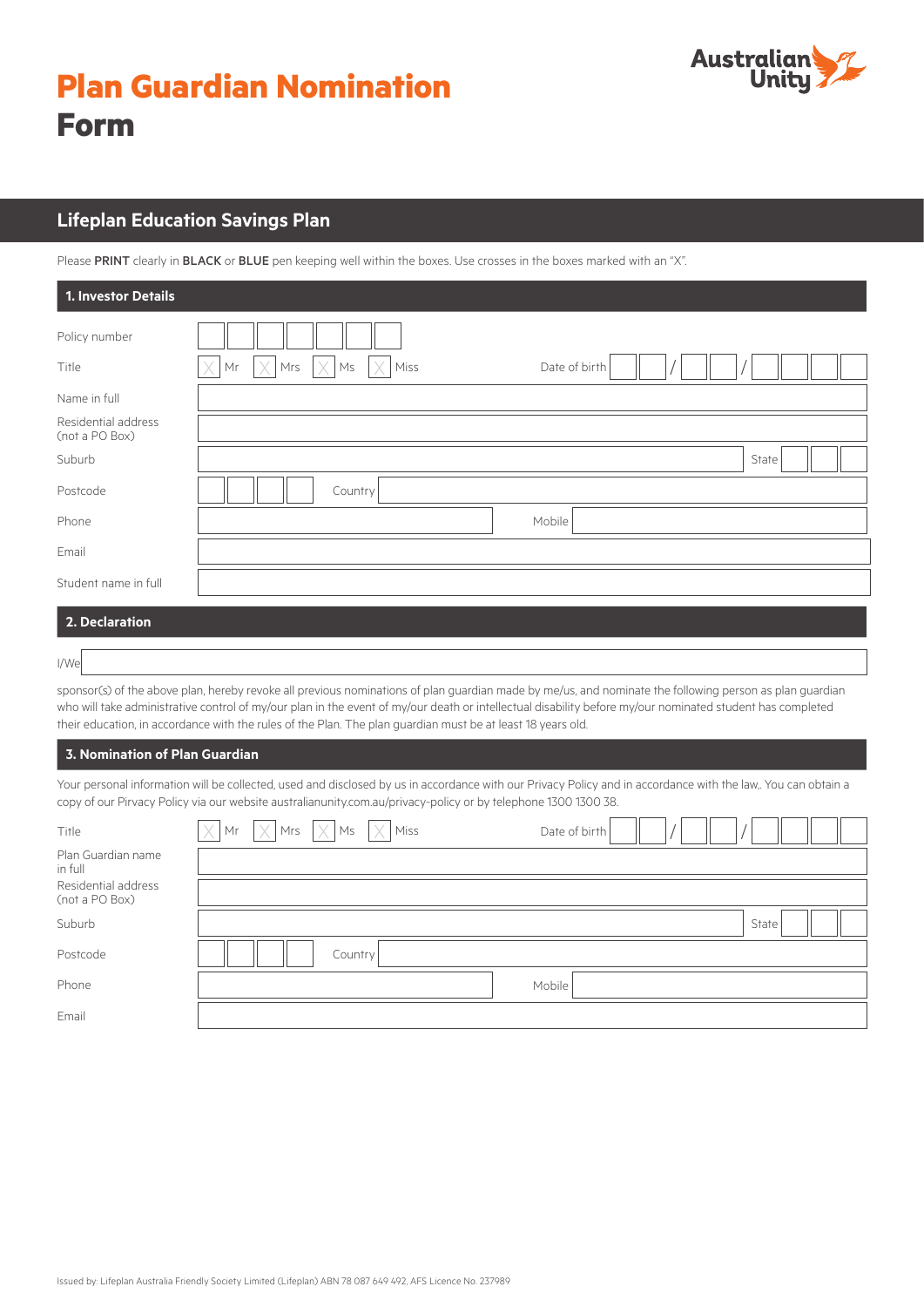# **4. Signature(s)**

All investor signatoires must sign below

#### **Investor 1 signature Investor 2 signature Investor 2 signature** (joint applicant)

| Name of Plan Sponsor 11 | Name of Plan Sponsor 2 |
|-------------------------|------------------------|
|                         |                        |
|                         |                        |
| Date                    | Date                   |



# Return by post

(together with any identification documents where relevant)

Australian Unity - Investment bonds, Reply Paid 89, Adelaide SA 5001 (no stamp required if mailed in Australia)

If posting from outside of Australia, please send to Head Office: 114 Albert Road, South Melbourne VIC 3205



1800 804 890

Fax

Email enquiries@australianunity.com.au

# **Contact us**

 $\circledcirc$ Australian Unity 114 Albert Road, South Melbourne VIC 3205



australianunity.com.au/wealth

#### **Investor Services**

 $\circledcirc$  enquiries@australianunity.com.au

 $\circledS$ 1300 1300 38

(즉) 1800 804 890

#### **Adviser Services**



- $(\mathcal{C})$ 1300 133 285
- (合) 1800 804 890